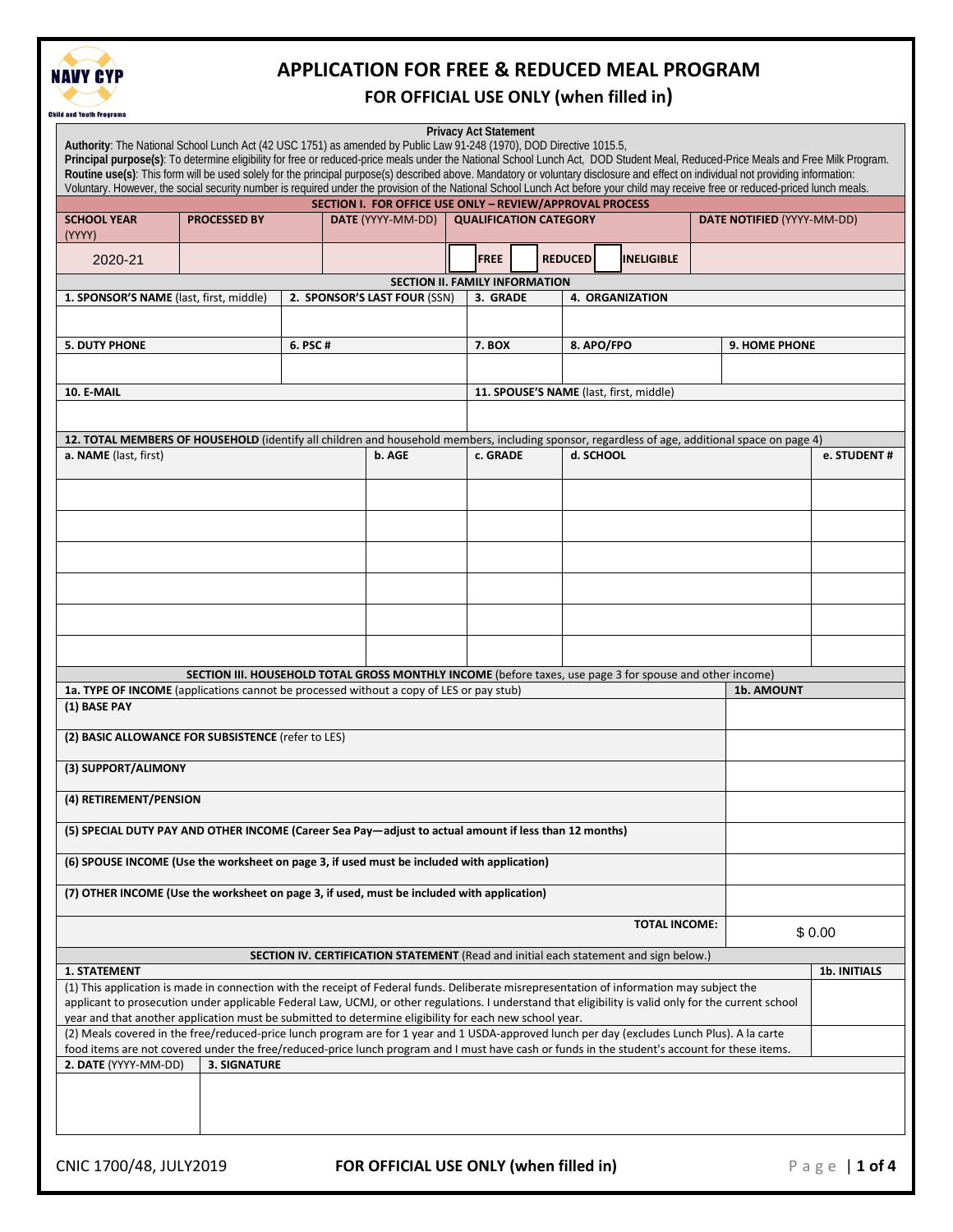

### **FOR OFFICIAL USE ONLY (when filled in)**

#### **INSTRUCTIONS**

**Use of Information Statement**: To enroll in Free and Reduced-Price School Lunch Program, complete the application and submit with a copy of most current leave/earnings statement (LES) or pay stub (and spouse's, if applicable). The disclosure of the last four of the social security number (SSN) of household member is completely voluntary. However, it is required under the provision of the Richard B. Russell National School Lunch Act before your child may receive free or reduced-price lunch meals. If no SSN last four is available, please list the foreign national identification number from your military-issued ID card. List all members of your household and all your dependent children, including ones who do not attend Department of Defense Dependents Schools. You must include the last four digits of the social security number of the adult household member who signs the application. Your information will be used to determine if your child is eligible for free or reduced price meals. While disclosure of the last 4 digits of a social security number is voluntary, the National School Lunch Act requires the last 4 digits of a social security number or an indication of "none" for approval of the application. Information will be shared with School Food Authority (SFA), Food Service Management Company (FSMC), and DoDEA. Applications submitted without a LES or pay stubs can be accepted but not processed until received.

#### **SECTION I – OFFICE USE ONLY**

#### **SECTION II – FAMILY INFORMATION**

**SECTION III – HOUSEHOLD GROSS MONTHLY INCOME (BEFORE TAXES) [applicants can use worksheet on page 3 to calculate their incomes. If used, must be included with application] [USDA Income Eligibility Guidance – IEG at Alaska rates ]**

- Base pay
- Basic allowance for subsistence
- Include if applicable:
	- o Support/alimony
		- o Retirement/pension
	- $\circ$  Special duty pay (career sea pay adjust to actual amount if less than 12 months)
	- o Spouse income (if spouse employment is not regular (for example, babysitting, substitute teaching, seasonal or temporary hire), provide average monthly income)
	- o Other income (report all other forms of regular income, including any Government-subsidized children's allowance or Federal Social Services Administration (Food Stamp Program).Calculate these amounts to determine total monthly income. (Basic allowance for housing [BAH] and "combat pay" is not calculated.)

\***Note for Deployed Personnel:** "The USDA will continue to count only the portion of the deployed service members income made available by them or on their behalf to the household as income. This is a continuation of the policy established through USDA March 12, 2003, memo. Policy Exception-Family Size/Income Determinations. Further, deployed service members continue to be considered members of the household for purposes of determining income eligibility for the Child Nutrition Programs."

**SECTION IV:** Your signature on the application certifies that all information provided on the application is true and correct. **PROGRAM WORKSHEET (PAGE 3)**: Completed if there is additional income to report from item IIIa. **APPLICATION PROCESS**

- An application adjudication decision will be made on your application within 5 work days of receipt of all required documents and the entire process will be completed within 10 operating days.
- Income Eligibility Guidelines (IEGs) *"ALASKA"* rate for USDA free and reduced price meals is used to determine eligibility and available at the USDA web page: http://www.fns.usda.gov/school-meals/income-eligibility-guidelines
- If approved, you will be contacted and your eligibility decision will be forwarded to the local Food Service Management Company (FSMC) which is NEX for all locations with exception of Bahrain (MWR).
- If disapproved, you can appeal the decision to the next higher local level above the approval authority.
- In the approved school year (SY), there is no further need to report changes in income unless it's a decrease and may result in an increase in either free or reduced meals for your students. NOTE: The SY begins 1 July each year for USDA purposes.
- Apply within 30-days of the new SY start if you had an approved application in the last SY. Students enrolled in "Sure Start" can be "directly certified" using DoDEA policy for "categorical eligibility."
- USDA requires School Food Authority (SFA) to conduct a verification of a sampling of applications. Additionally, USDA requires the SFA to retain all records for three years.
- Apply through your FARM processing official for your location (School Liaison Officer in Navy Region Europe, Africa, Southwest Asia, GTMO or Fleet and Family Support Center in Navy Region Japan).

CNIC CYP 1700/48, JULY2019 **FOR OFFICIAL USE ONLY (when filled in)** Page | **2 of 4**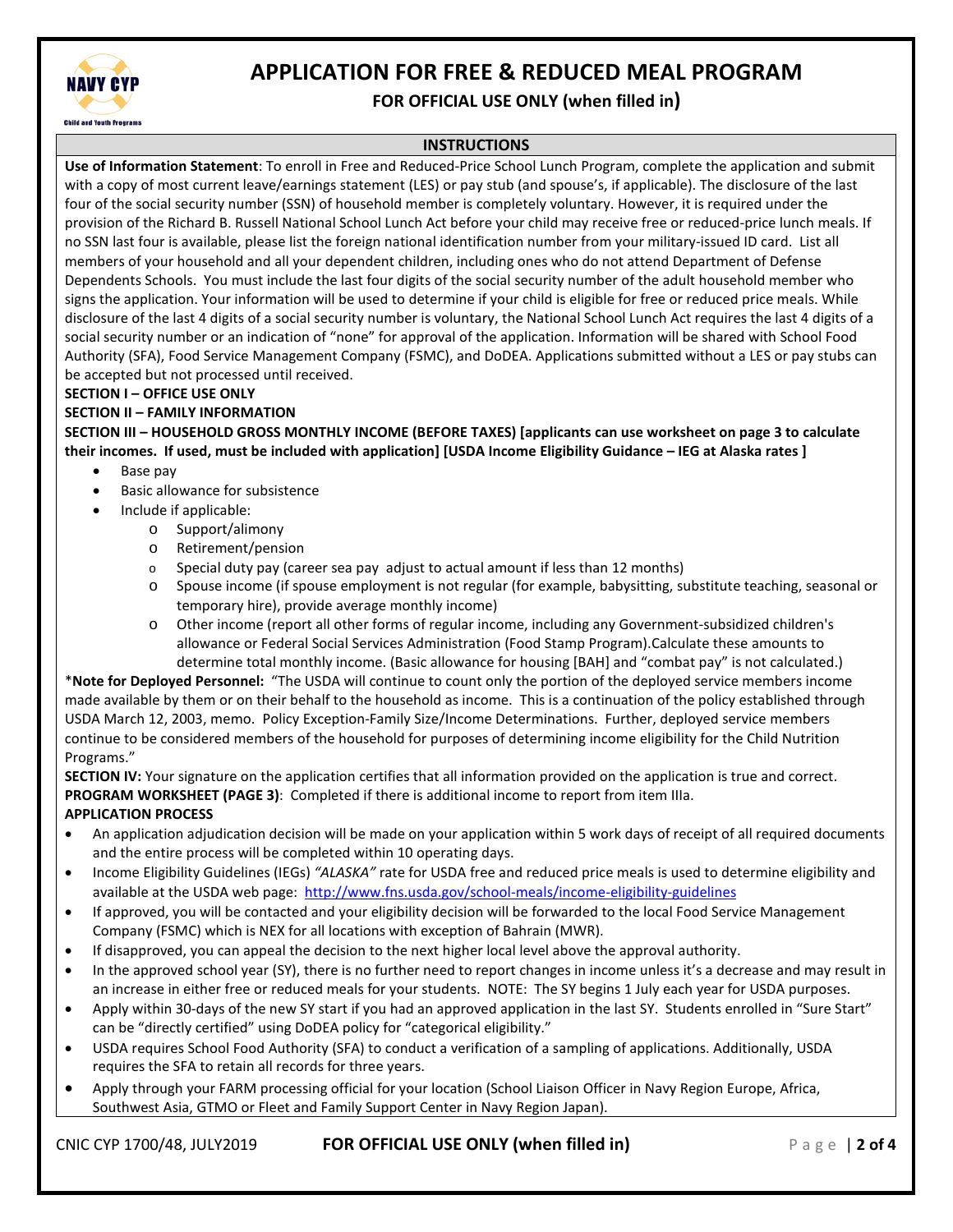

**FOR OFFICIAL USE ONLY (when filled in)**

| SECTION III (CONTINUED) FARM PROGRAM CALCULATION WORKSHEET (Optional Unless Used to Calculate Income on Page 1) |                                                            |               |  |  |  |  |
|-----------------------------------------------------------------------------------------------------------------|------------------------------------------------------------|---------------|--|--|--|--|
| <b>Sponsor's Full Name</b>                                                                                      |                                                            |               |  |  |  |  |
| A. Military Income (Sponsor)                                                                                    |                                                            |               |  |  |  |  |
| 1) BASE PAY                                                                                                     |                                                            |               |  |  |  |  |
| 2) BAS (subsistence allowance)                                                                                  |                                                            |               |  |  |  |  |
| 3) Career Sea Pay (Career Sea Pay—adjust to actual amount if less than 12 months)                               |                                                            |               |  |  |  |  |
| 4) Special Pay (Hazardous Pay, Flight Pay, Sub Pay, Incentive Pay, SRB, ETC.)                                   |                                                            |               |  |  |  |  |
| 5) Other Income (see application instructions on PG 2)                                                          |                                                            |               |  |  |  |  |
| 6) Clothing Allowance (add once per year income)                                                                |                                                            |               |  |  |  |  |
| Total Monthly Income (add lines 1-5 together)                                                                   |                                                            |               |  |  |  |  |
|                                                                                                                 | Total Annual Income (Total Monthly Income x 12) + (Line 6) |               |  |  |  |  |
| B. Dual Military Member's Income (If Dual Military family)                                                      |                                                            |               |  |  |  |  |
| 1) BASE PAY                                                                                                     |                                                            |               |  |  |  |  |
| 2) BAS (subsistence allowance)                                                                                  |                                                            |               |  |  |  |  |
| 3) Career Sea Pay (Career Sea Pay—adjust to actual amount if less than 12 months)                               |                                                            |               |  |  |  |  |
| 4) Special Pay (Hazardous Pay, Flight Pay, Sub Pay, Incentive Pay, SRB, ETC.)                                   |                                                            |               |  |  |  |  |
| 5) Other Income (see application instructions on PG 2)                                                          |                                                            |               |  |  |  |  |
| 6) Clothing Allowance (add once per year income)                                                                |                                                            |               |  |  |  |  |
|                                                                                                                 | Total Monthly Income (add lines 1-5 together)              | \$0.00        |  |  |  |  |
|                                                                                                                 | Total Annual Income (Total Monthly Income x 12) + (Line 6) |               |  |  |  |  |
| C. Civilian or Contractor (Sponsor/Head of Household)                                                           |                                                            |               |  |  |  |  |
| 1) Bi-Weekly Pay<br>(gross amount)                                                                              | $X 26$ Weeks =                                             |               |  |  |  |  |
| 2) Monthly Pay<br>(gross amount)                                                                                | $X$ 12 Months =                                            |               |  |  |  |  |
| 3) Bi-Monthly Pay (DoD Teachers) (gross amount)                                                                 | $X 21$ Weeks =                                             |               |  |  |  |  |
| 4) Misc Pay (if paid different schedule) (gross amount)                                                         | X Weeks or Months Misc Total =                             |               |  |  |  |  |
| 5) Other Income (see application instructions on PG 2)<br>Other Income Total =                                  |                                                            |               |  |  |  |  |
| Total Annual Income (add lines 1-5 together)                                                                    |                                                            |               |  |  |  |  |
| D. Spouse or Significant Other/Second Job/Other income                                                          |                                                            |               |  |  |  |  |
| 1) Bi-Weekly Pay<br>(gross amount)                                                                              | $X 26$ Weeks =                                             |               |  |  |  |  |
| 2) Monthly Pay<br>(gross amount)                                                                                | $X$ 12 Months =                                            |               |  |  |  |  |
| 3) Bi-Monthly Pay (DoD Teachers)<br>(gross amount)                                                              | $X 21$ Weeks =                                             |               |  |  |  |  |
| 4) Misc Pay (if paid different schedule) (gross amount)                                                         | X Weeks or Months Misc Total =                             |               |  |  |  |  |
| 5) Other Income (see application instructions on PG 2)<br>Other Income Total =                                  |                                                            |               |  |  |  |  |
|                                                                                                                 | Total Annual Income (add lines 1-5 together)               | \$0.00        |  |  |  |  |
| <b>E. Retirement Income</b>                                                                                     |                                                            |               |  |  |  |  |
| 1) Bi-Weekly Pay<br>(gross amount)                                                                              | $X 26$ Weeks =                                             |               |  |  |  |  |
| 2) Monthly Pay<br>(gross amount)                                                                                | $X$ 12 Months =                                            |               |  |  |  |  |
|                                                                                                                 | <b>Total Annual Retirement Income</b>                      |               |  |  |  |  |
| F. Total (Gross) Family Income<br><b>Total Overall Income =</b>                                                 |                                                            |               |  |  |  |  |
| (Add all Total Income blocks together to obtain total gross income)                                             |                                                            |               |  |  |  |  |
| FOR OFFICIAL USE ONLY (when filled in)<br>CNIC CYP 1700/48, JULY2019                                            |                                                            | Page   3 of 4 |  |  |  |  |